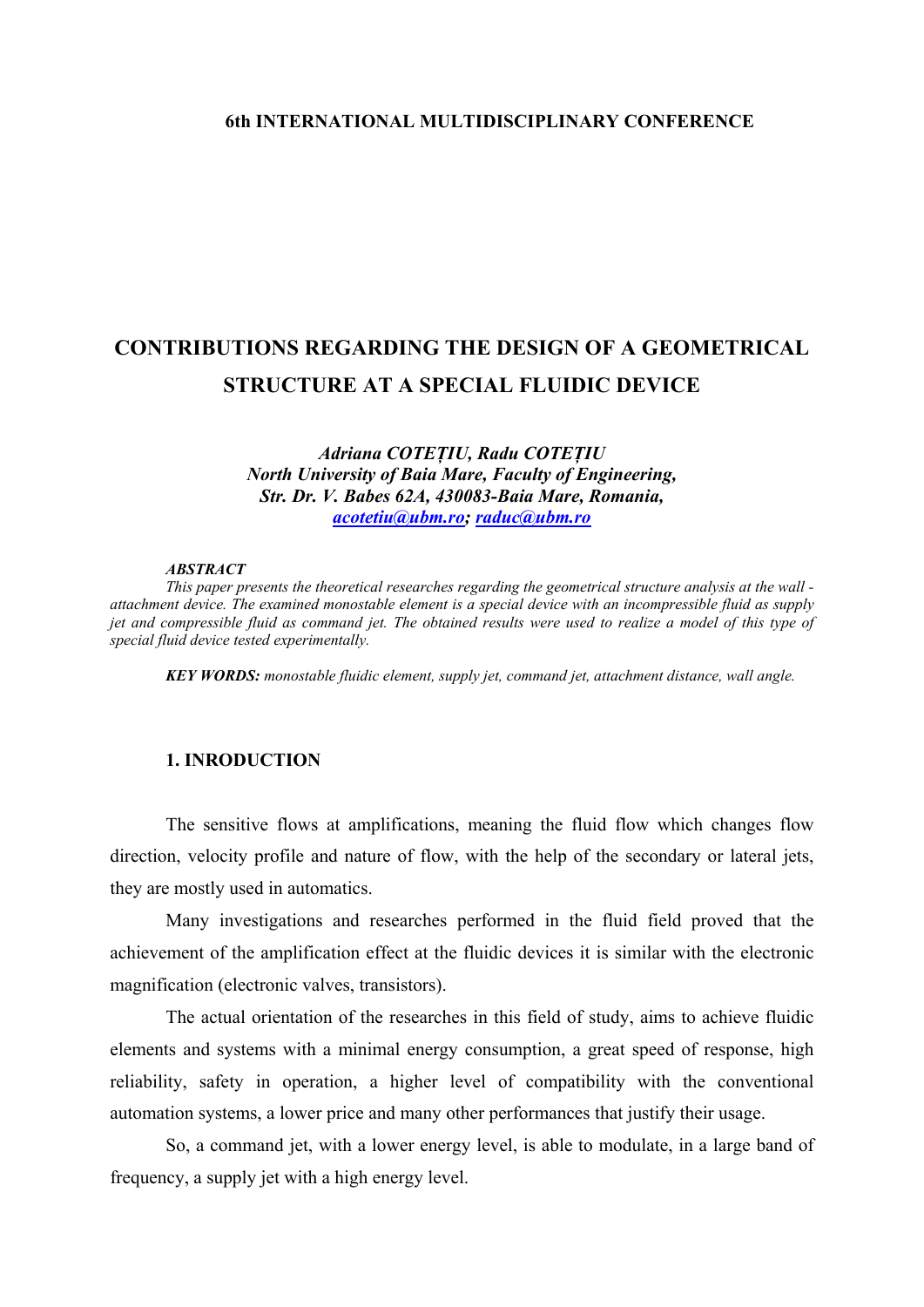

**Fig 1** *Monostable fluidic amplifier [4]* 

The bistable and monostable fluidic element, which is a special case of the bistable fluidic device, are two types of fluidic amplifiers, basing in their work, on the principle of jet attachment to solid walls – the Coanda Effect.

At the exit of the supply nozzle, the power jet meets an auspicious geometrical structure for his attachment to the solid wall. So, in the corresponding receiving canal  $(R_2)$  it obtains a pressure signal and a flow signal. Their values are established by the supply pressure  $(p_a)$  level and by

the geometrical structure. In subtend receiving canal  $(R<sub>1</sub>)$  the achieve flow is null. We achieve the first stable state. Than, we apply a command jet in the control nozzle, which determine the switch of the power jet in subtend receiving canal  $(R_1)$  [4], [5].

The power jet returns in the receiving canal  $(R_2)$  if the geometrical structure is asymmetrical (fig. 1) and the command jet disappears. We obtain again the initial stable state. The monostable fluidic device is a decision element.

**2 CONTRIBUTIONS REGARDING THE DESIGN OF THE SOME IMPORTANTS GEOMETRIC PARAMETERS AT THE MONOSTABLE FLUID DEVICE** 



**Fig. 2** 

*Geometrical structure of the bistable fluidic amplifier [3]* 

In the design activity of the fluidic systems and their manufacturing they are very much problems because don't exist a standardization of the geometrical and functional parameters.

The main criterions used to the optimal design of the request to achieve a great recovery in pressure and flow. Also, we pursue a stable working of the monostable fluidic element even we have many accidental disturbances.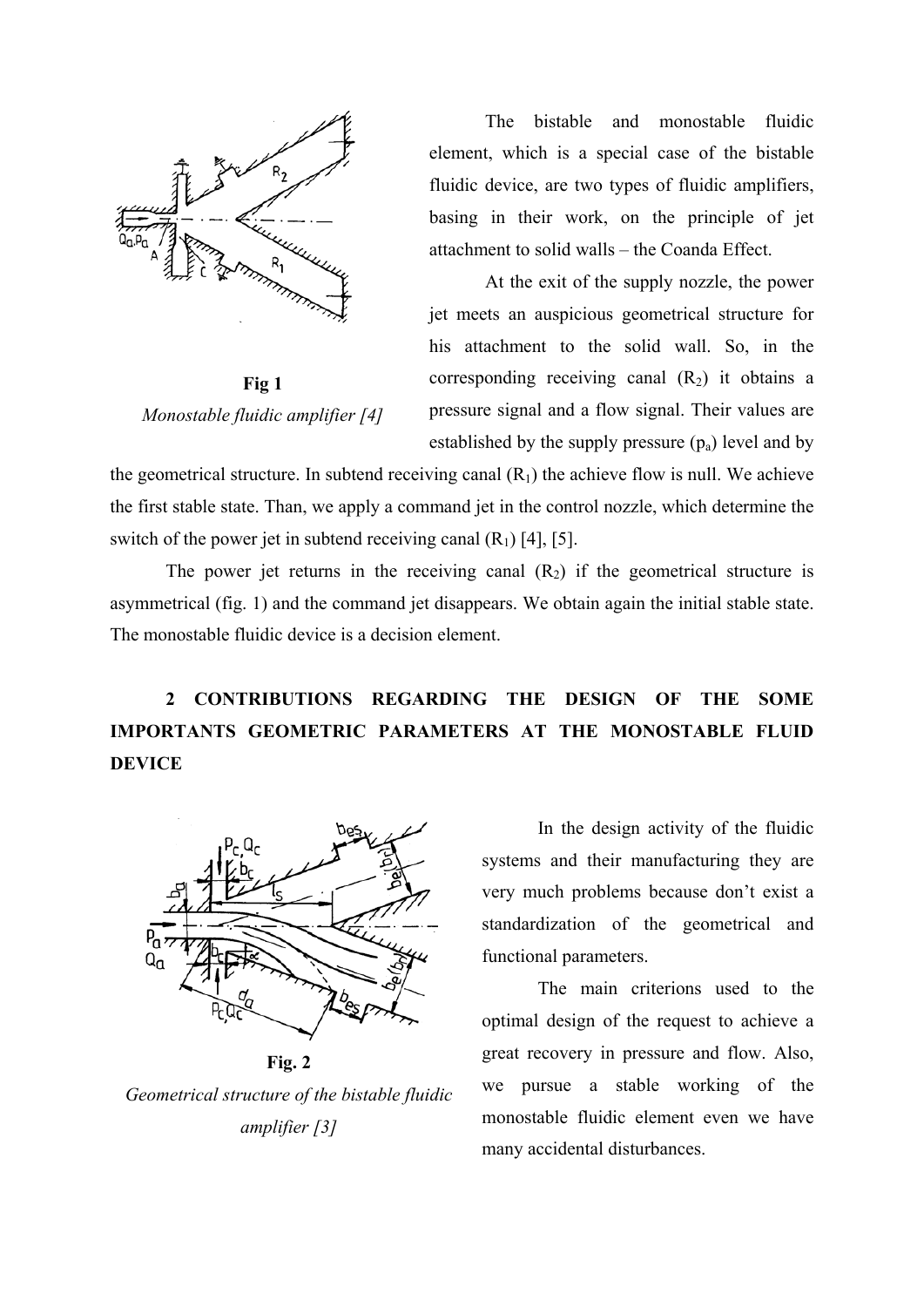Basing on the theoretical study regarding the work of the fluidic amplifier in the stationary regime, presented in [3], [4] was obtained some values of the geometric parameters of the power canal, command canal and receiving canal. The other geometric parameters respect the corresponding values of the bistable fluidic element, which it used as model [2] (fig. 2).

## **2.1 THE CALCULUS OF THE WALL ANGLE AT THE MONOSTABLE FLUIDIC ELEMENT**

Nomenclature:

- $-M_a$  [kg/m<sup>3</sup>] weight flow rate of the power jet;
- $-M_c$  [kg/m<sup>3</sup>] weight flow rate of the command jet;
- $-V_a$  [m/s] speed of the power jet;
- *Vc* [m/s] speed of the command jet;
- $-S_a$  [m<sup>2</sup>] section of the supply nozzle;
- $-S_c [m^2]$  section of the command nozzle;
- *h* [mm] deep of the monostable fluidic element;
- $b_a$  [mm] breadth of the supply nozzle;
- *bc* [mm] breadth of the command nozzle;



**Fig. 3**  *Calculus geometrical elements* 

Was used the low of conservation of momentum [1]. There results:

$$
V_c = \frac{M_c \cdot V_c}{M_c + M_a} \tag{1}
$$

$$
V_a = \frac{M_a V_a}{M_c + M_a} \tag{2}
$$

In figure 3 the relation between  $V_a$  and  $V_c$  can be expressed that:

$$
tg\alpha = \frac{V_c}{V_a} \tag{3}
$$

The weight flow rate is  $M = \rho SV$ . So, was obtained  $MV = \rho SV^2$ .

Introducing the relation  $(1)$  and  $(2)$  into  $(3)$  there results:

$$
t\mathbf{g}a = \frac{\rho_c \cdot S_c \cdot V_c^2}{\rho_a \cdot S_a \cdot V_a^2},\tag{4}
$$

where:

$$
S_c = h b_c; \quad S_a = h b_a. \tag{5}
$$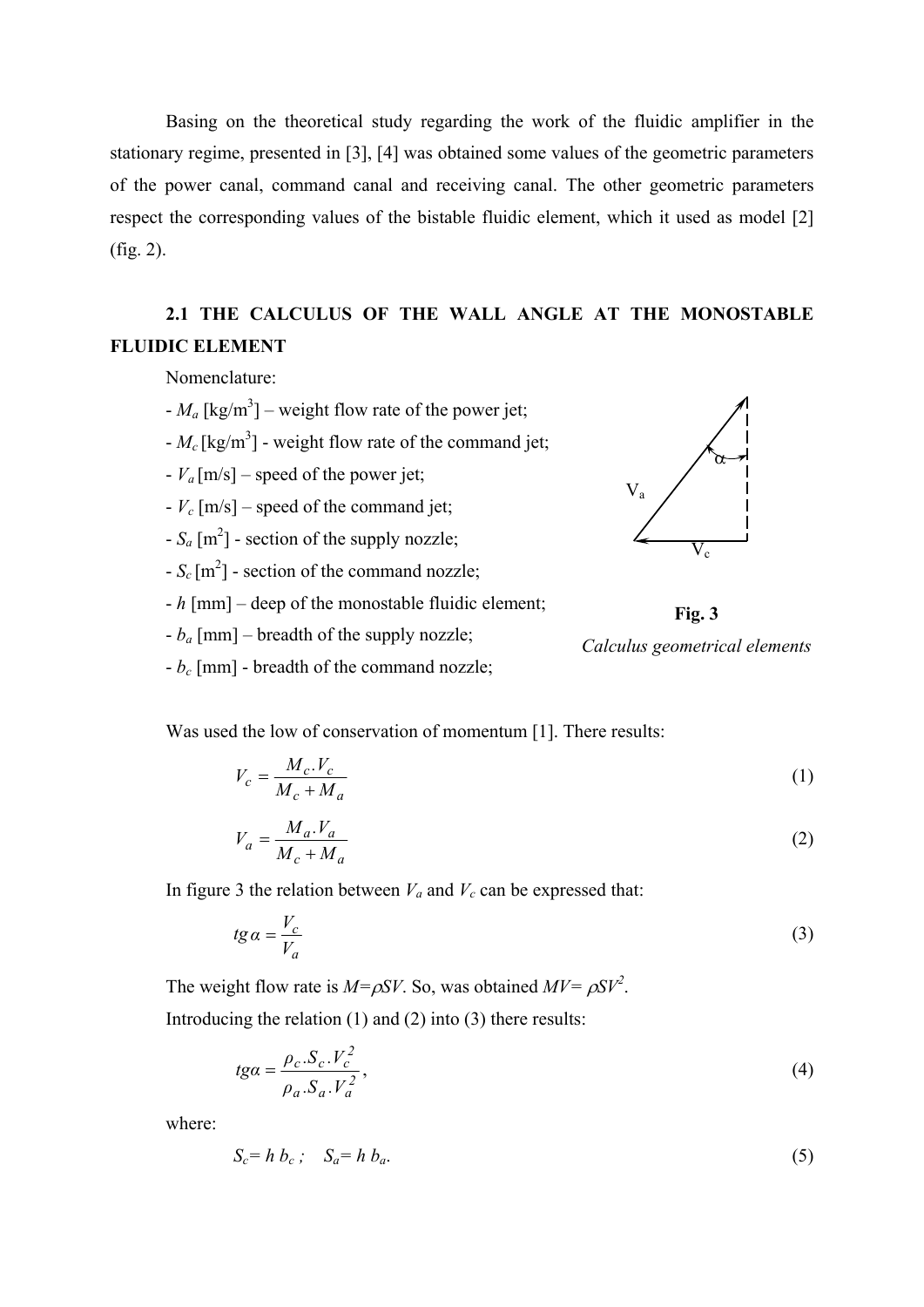It was obtained:

$$
t\mathbf{g}a = \frac{\rho_c.b_c.V_c^2}{\rho_a.b_a.V_a^2}.
$$
\n
$$
(6)
$$

But *2*  $p = \rho \frac{V}{A}$ *2*  $= \rho'$  is the kinetic head (dynamic pressure). From this last relation we can

express:

$$
V_c^2 = \frac{2p_c}{\rho_c} \qquad ; \quad V_a^2 = \frac{2p_a}{\rho_a} \tag{7}
$$

Introducing the relation (7) into (6) there results:

$$
t g a = \frac{b_c p_c}{b_a p_a}.
$$
\n<sup>(8)</sup>

That is available in the case when the supply and command jets have the same physical nature. Respectively:

$$
\delta' \cong \alpha = \arctg \frac{\rho_c b_c p_{c1,2}}{\rho_a b_a p_a} \,. \tag{9}
$$

That is available in the case when the monostable fluidic element works with different physical nature jets.

#### **2.2 GEOMETRY OF THE SUPPLY NOZLE**

Taking account by the technical recommendations in their manufacturing [4], [5], [7] and also by the fact that the special fluidic device, theoretically and experimentally studied, has a geometrical structure inspired by an amplifier design for supersonic compressible fluids, studied by *Bavagnoli* [2], was established few design supplementary indications.

The supply nozzle is the most important source of perturbation in the work of the fluidic amplifier. Therefore, the negative effects can be eliminated using longer power canal.  $(l_a \ge 5b_a)$ . So, for the experimentally model, was adopted  $l_a = 20$ *mm*, with a splay exit and 28<sup>0</sup> angular spread. The radius of curvature to the interaction room wall must be at the best hand  $(R = 2mm)$ .

#### **2.3 GEOMETRY OF THE COMMAND NOZZLE**

For the achievement of a fluidic amplifier, which is commanded through the pressure power of the control jet, it is necessary an adequate input impedance. This purpose is obtained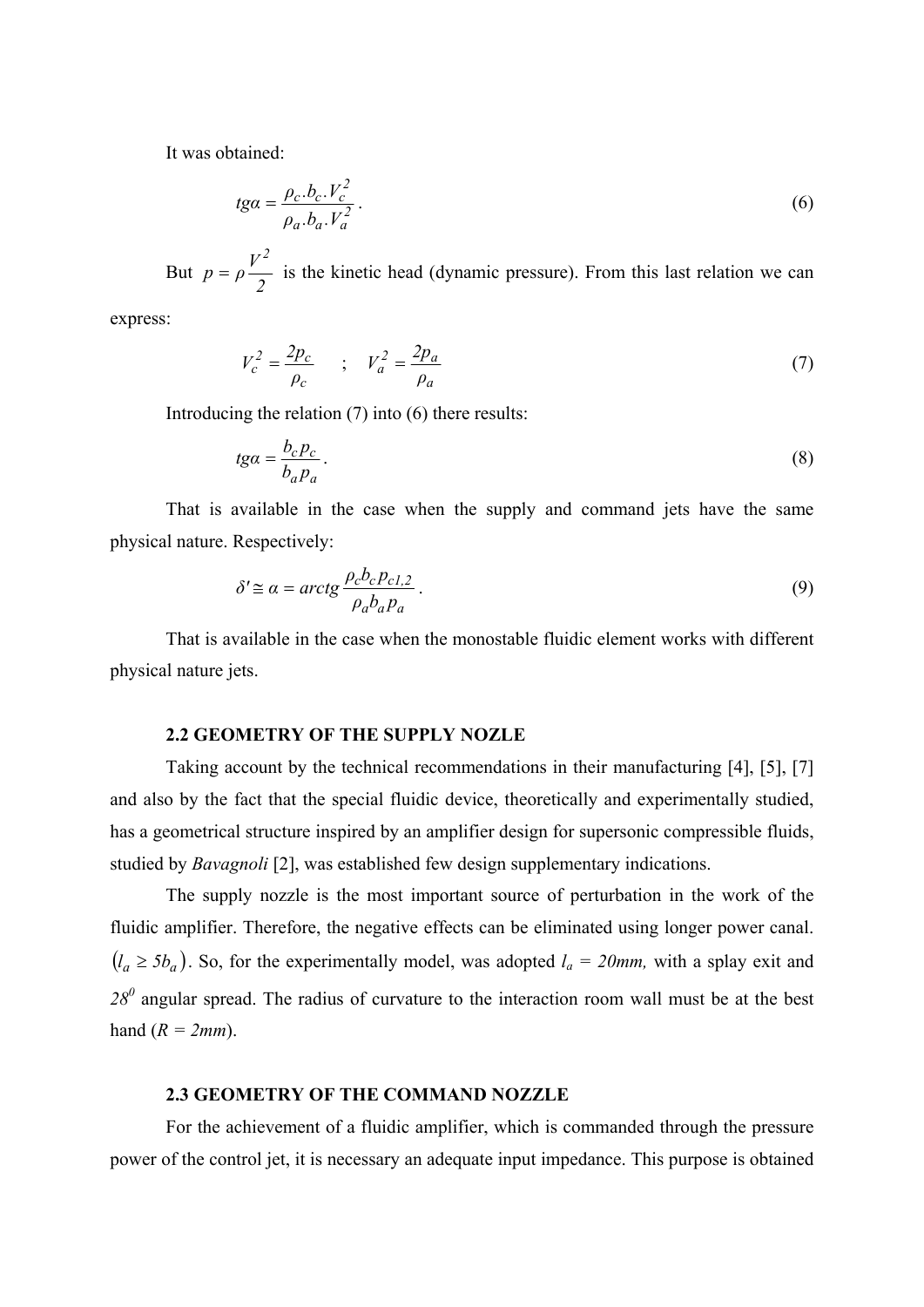using more breadth command nozzle, which also serve to achieve a good pressure gain. Thus, the optimal condition can be written:

$$
\left(\frac{b_c}{b_a}\right)_{optimal} \rightarrow maximum.
$$
\n(10)

It was observed that for the too broad command nozzle appears fluid dynamics effects, which can't be control. Those deteriorate, a little, the fluidic amplifier's performances [5], [7], [8], [9]. There recommends:

$$
(b_c)_{optimal} = (l \div 3)b_a \,. \tag{11}
$$

Was adopted  $b_c = 1$ *mm*.

Determination of the optimal distance between the extremity's command jet is recommended in [4],[5],[6]. There results:

$$
(d_c)_{optimal} = (2.5 \div 3)b_a. \tag{12}
$$

That is recommended when we respect the condition that the supply jet isn't intercept by the command nozzle. At the monostable fluid device, one of the two command nozzle of the model which was used is cut. Was adopt  $d_c = 2.5$ mm.

#### **2.4 GEOMETRY OF THE RECEIVING NOZZLE**

Because pursue a good operating and high performances of the fluidic amplifier, meaning that is experimental possibly under  $I_0^0$  for the wall angle, this value will limited at:

$$
|\alpha| \le 15^0 \,. \tag{13}
$$

For a maximum pressure gain coefficient  $(K_p = \text{maxim})$ , there results:

$$
\frac{l_s}{b_c} \to l_s \,. \tag{14}
$$

That means the positioning of the receiving nozzle right behind the command nozzle.

Taking account by the recommendations in the used references [2], [3], [4], [5], there results:

$$
l_{s\ optimal} = (8 \div 12) \cdot b_a \,. \tag{15}
$$

Was adopted  $l_s = 12,5$ mm.

The breadth of the receiving nozzle was adopted basing on the recommendations presented in [3],[4]. So,  $b_e$ =3mm.